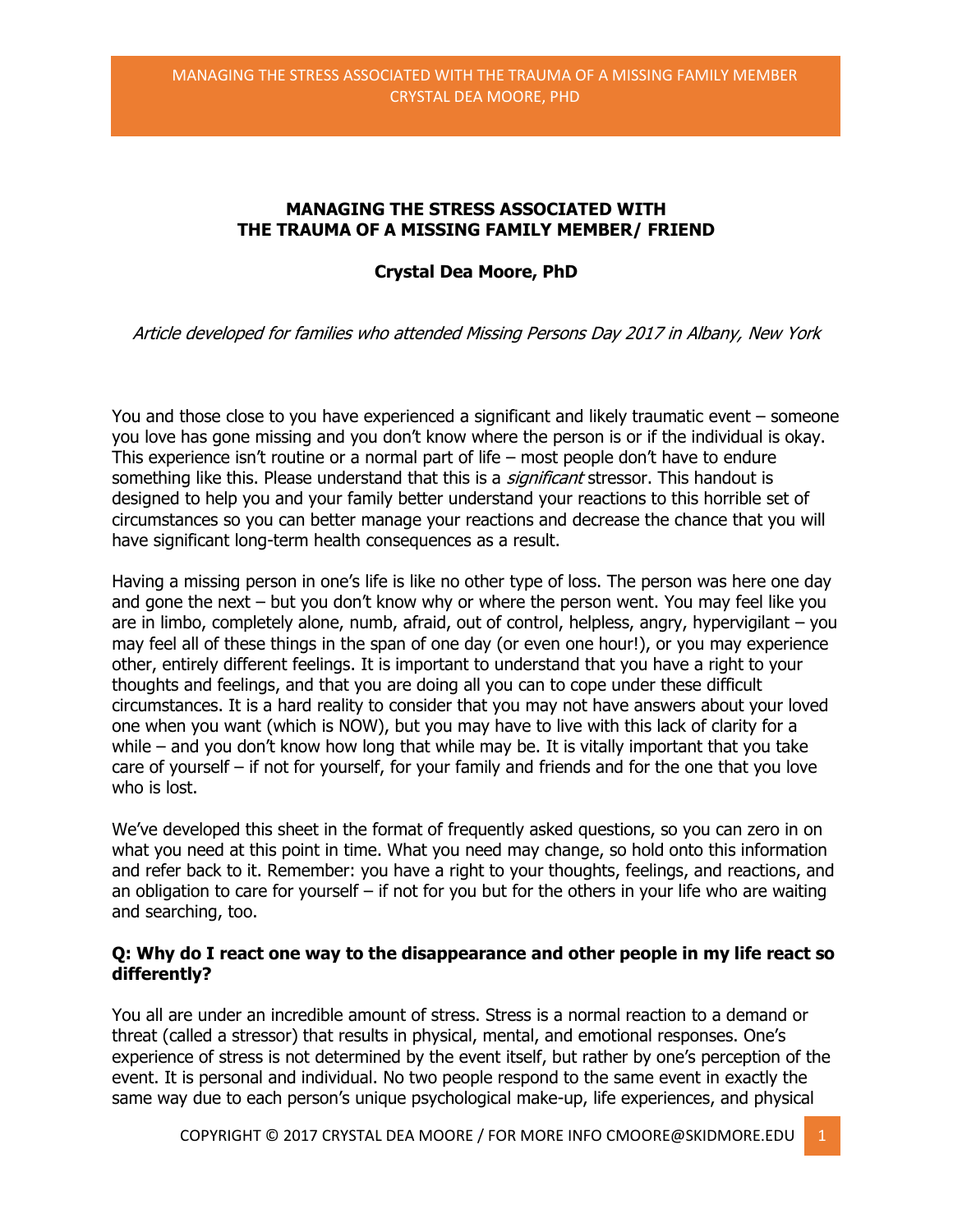#### MANAGING THE STRESS ASSOCIATED WITH THE TRAUMA OF A MISSING FAMILY MEMBER CRYSTAL DEA MOORE, PHD

condition. Try to be patient with the reactions of the other people in your life  $-$  talk to each other about your reactions to the event so you can better understand. Approach these conversations with an open heart and mind.

## **Q: What sorts of reactions do people have when they face a stressor?**

There are all kinds of reactions that are associated with stressors including cognitive (thought processes), emotional (feelings), behavioral, and physical. For example, **cognitive** responses can include confusion, uncertainty, hypervigilance (always searching for the missing person), suspiciousness, intrusive images, tendency to blame others, difficulty solving problems, difficulty concentrating, problems with alertness and awareness of surroundings, and depersonalization (feeling like this is a dream, what is happening isn't really happening to you but to someone else). **Emotional** responses can include fear, guilt, grief, panic, denial, anxiety, agitation, depression, irritability, anger, shock, being overwhelmed, apprehension – emotions can be all over the place under significant stress. **Behavioral** responses include withdrawal, angry outbursts, inability to rest, changes in appetite, hyper-alertness to the environment, change in communication patterns, and increased use of substances or engaging in escapist activities. **Physical** responses can include fatigue, nausea, fainting, twitches, dizziness, chest pain, headaches, increased blood pressure, and rapid heart rate. As you can see, there are many stress-related responses that one can experience. It is normal to have these reactions and what we have listed does not include everything that one may be experiencing.

### **Q: How long will these reactions last?**

Having a person missing from your life is not a one-time stressor. It is a series of stressors that occur over time, so it is difficult to say how long the resulting feelings will last. For example, dealing with law enforcement over time, mounting searches, exploring leads, and dealing with the unknown are stressors that may come and go after a disappearance. What is important is that you acknowledge that your reactions are normal, and while you can't make the stressors go completely away, you do have the power to manage how your react to these ongoing challenges.

# **Q: I feel so out of control! What can I do?**

When someone goes missing, it completely rocks our sense of control over the direction of our lives, and as human beings, feeling in control is important to emotional well-being. But, if we are honest with ourselves, there are very few things in life that we do ultimately control, so now is the time to focus on those. Try to maintain as normal of a schedule as possible. Take control of as many of your daily decisions as possible – even small things can make a difference. For example, if someone asks you what you want for dinner, give an answer even if your first reaction is to leave it up to the other person. Make choices that are going to help you weather this difficult storm – get enough rest, eat a well-balanced diet, don't make any big life changes – focus on what you can do TODAY. When our lives feel like they are spinning out of control, some people have a tendency to project into the future – they imagine what could be instead of focusing on what is, so they can feel more in control. But this is merely an illusion, and they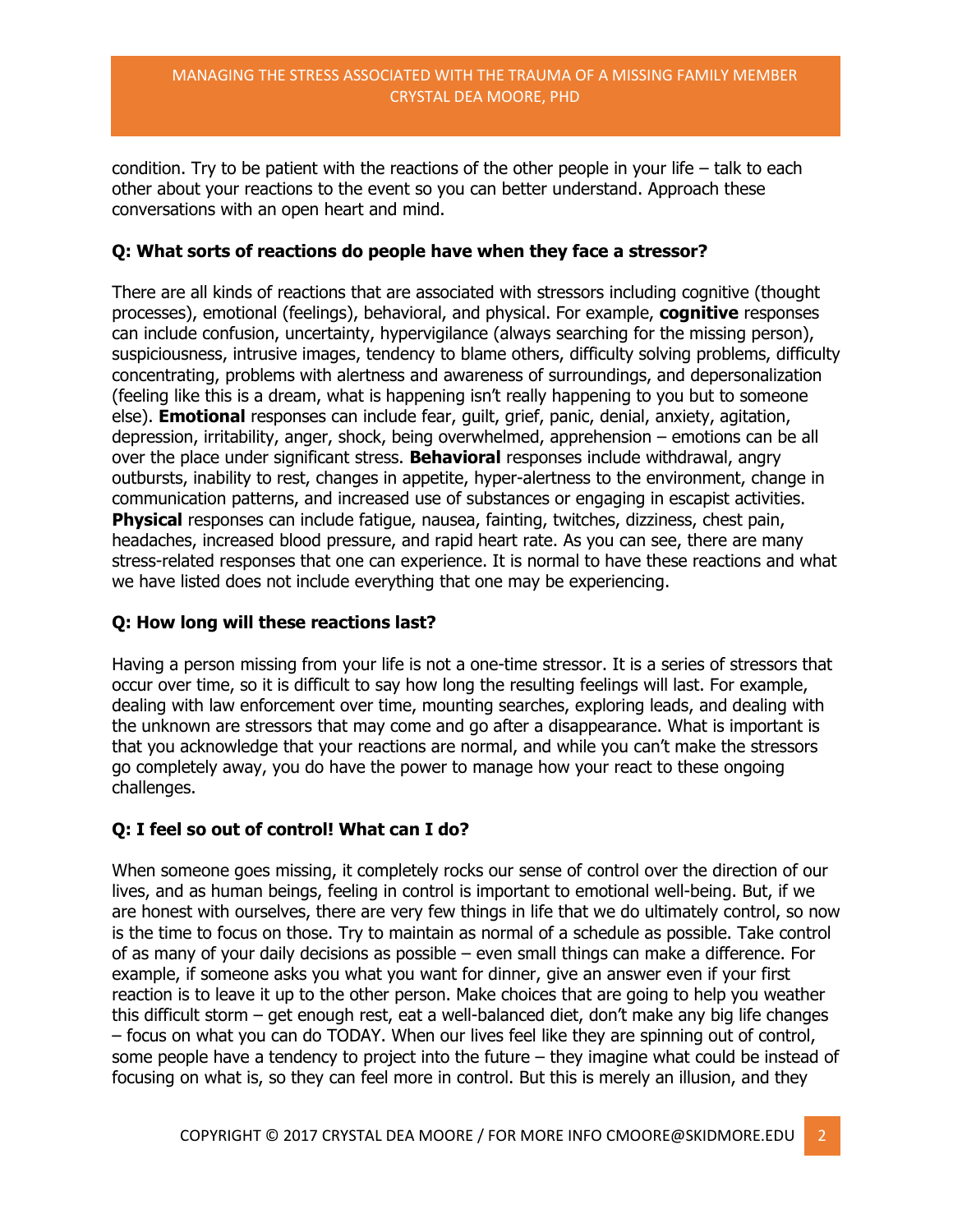#### MANAGING THE STRESS ASSOCIATED WITH THE TRAUMA OF A MISSING FAMILY MEMBER CRYSTAL DEA MOORE, PHD

may lose sight of what they can do right now to deal with the situation at hand if they spend too much time in their heads projecting into the future about what may or may not be.

### **Q: I feel alone and isolated but I don't want to bother other people with my problems. How do I deal with this?**

One sure way to decrease feeling of aloneness and isolation is to connect with other people. Reach out to others – people do care and talking can be one way to cope. If you have difficulty sharing your feelings with trusted friends and family, at least spend time with them doing regular activities. Likely there are other people in your life who are at least partiatlly aware of your circumstances, and they may want to reach out to you but they don't know what to say. They may fear they will say the wrong thing or bring up difficult feelings for you, so it may be helpful for you to break the ice by sharing some of your feelings and checking in with them. You might say, "I think you are aware that Chris has gone missing. This is a really hard time for me and my family, and we are doing the best we can. I'm doing what I can to take care of myself, but I hope you understand if I'm not exactly myself." This may give someone an opening to provide you with needed support. More often than not, people want to do *something* to help, but they have no idea what to do. Let them help. Not only will it be beneficial to them, you are likely to get something out of it, too. Finally, you may need to seek professional help and that is perfectly okay. As was stated earlier, you've gone through a significant and traumatic event. A mental health professional can help you develop ways to cope with the stress – reaching out when help is needed isn't a weakness – it takes courage and is really a sign of strength.

# **Q: This hurts so much. What can I do to handle this emotional pain?**

The pain associated with having a missing person in one's life can seem unbearable, but you and your family and friends can find the strength to cope. While it may not seem like it at times, our feelings will not cause irreparable harm or kill us, so it is best to let ourselves feel what we feel and avoid numbing out. People may choose to numb their feelings in all kinds of ways: drinking too much, taking drugs, spending money, eating too much – while these things may help you feel better in the short term, these behaviors are damaging in the longer term, and you and your family will be left not only with dealing with the stress associated with a missing person but with the fall out of addictive and counter-productive behaviors. When we are in the throes of intense emotion, it may seem like they will last forever, but they don't. They come and go, and you will have some respite. As indicated above, focus on what you can control, reach out to others, and seek professional help if needed. Be kind and compassionate to yourself. Realize you are not alone – there are many families that have experienced this sort of loss, too. Monitor yourself self-talk. Try to become aware of when you are being hypercritical of yourself, and substitute a more loving and accepting attitude toward yourself. You are going through a very difficult time – give yourself a break.

# **Q: People expect me to "move on" or "get closure." I can't! What can I do?**

When a person is missing, no matter how long, closure is a myth. According to Dr. Pauline Boss, dealing with the disappearance of a family member or friend constitutes an ambiguous